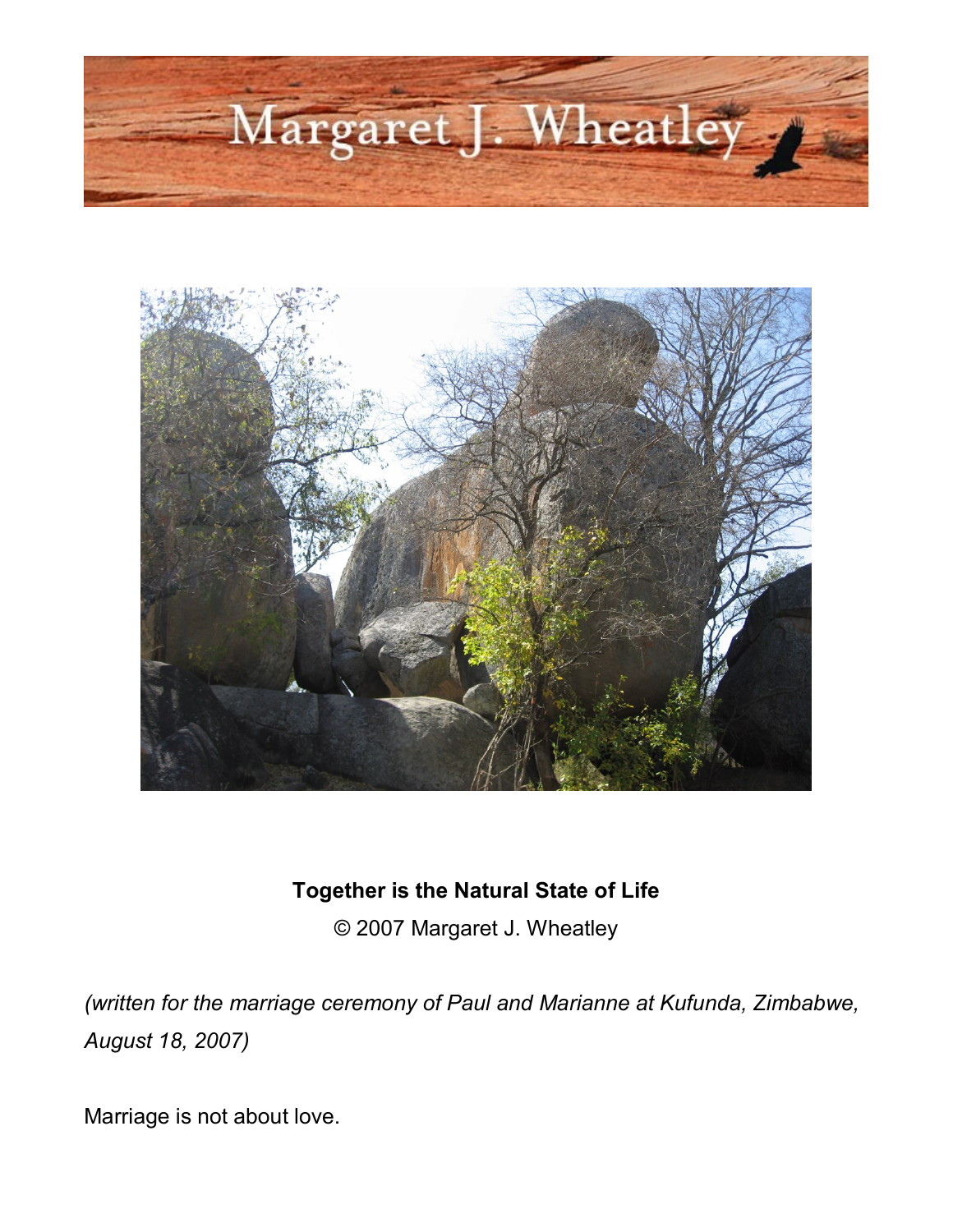It begins with love, but truly it is about union.

Two people who vow to forego separation and step forward to journey together, to explore union.

Even these stones, seemingly so strong in their separation, were once together. Once they were a great blanket of granite that covered this land. It was time and events that wore them apart. Today they stand with us so that we can remember: Even those who are apart, strong as they appear,

are meant to be together.

Together is the natural state of life. Union. Communion. Community.

Life cannot bear separation. Like rivers seeking ocean,

we want to flow toward one another,

We only know who we are when in relationship.

We call this 'love' but really, it is life we are loving.

We can be human only together.

Love is in the geology of Africa. She is the mother continent who still sits in the same planetary space where she's always been. 500 million years ago, the continents began their drift. For all these years whose duration we cannot comprehend, these other lands have wandered away, exploring separation. They created new habitats, new species, new identities. But Africa never waivered.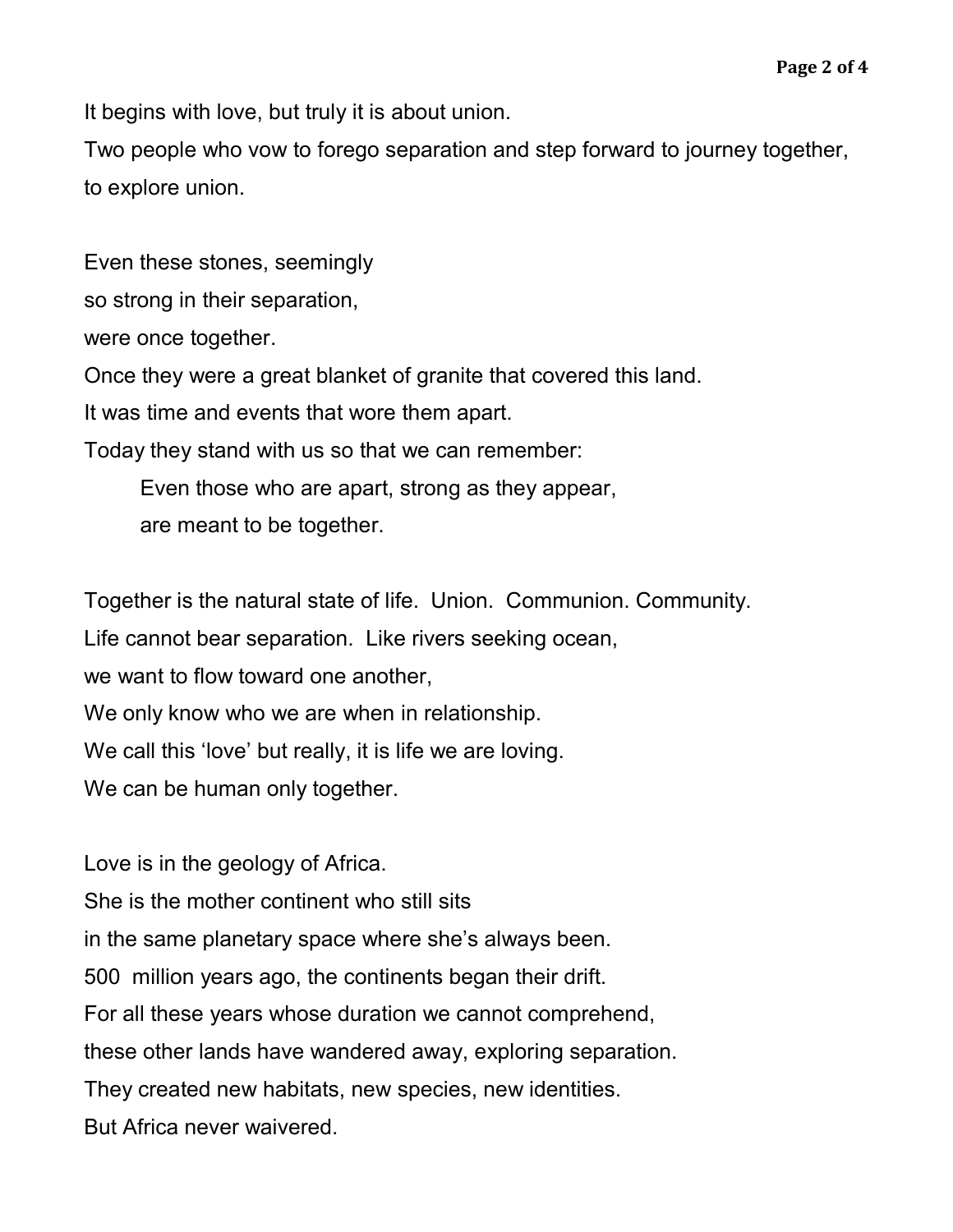Africa sits and waits, like all mothers, for her children to return. And now—at least one geologist tells this story—the continents are returning, beginning their slow drift back to where they once began. Returning to the shores of the mother.

Africa never waivers. People, like continents, leave Africa. Africans leave Africa. But Africa does not leave us.

So Marianne returned to Africa and found Paul. And Paul, who was wandering, found Marianne. And now, like two rivers, carried by currents of love, carrying currents of love, they stand here, together, on the good earth of Kufunda.

May their love reach far beyond this place,

to those who so need love.

May their hope travel far beyond this day,

to those who so need hope.

May their faith in the human spirit travel far beyond this time to those who so need faith.